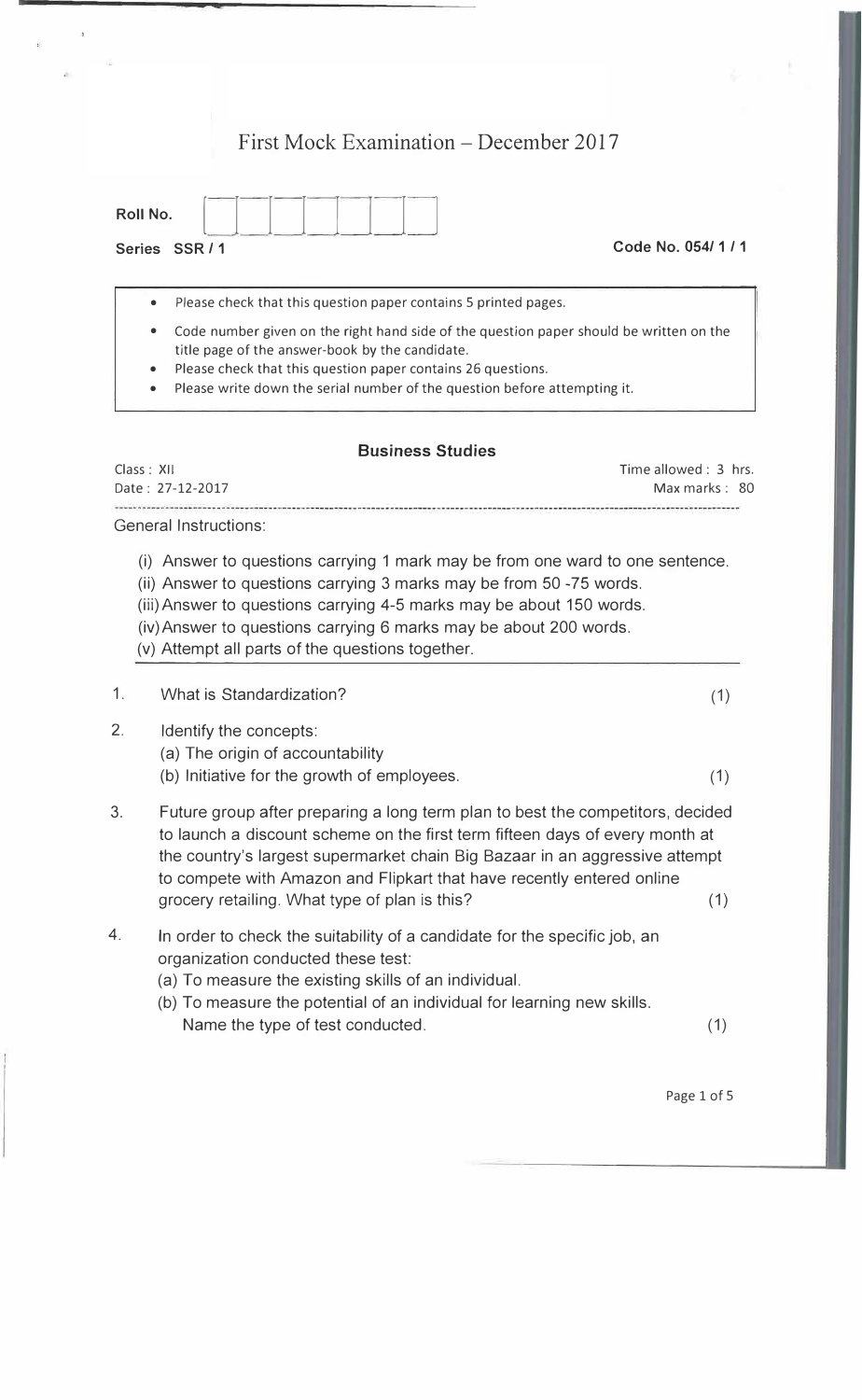- 5. Yale graduate Indira Nooyi become Pepsi Co's first female CEO. She has helped the company double net profits to more than 5.6 billion by focusing on better nutrition and by promoting workforce diversify. She is a great listener and follows the maturity opinion. Identify the leadership style displayed by Indira Nooyi. (1)
- 6. While deciding about capital structure, risk consideration is crucial. Further, the total risk depends on business risk and financial risk. Give an example of each type. (1)
- 7. Rahul had got a confirmed ticket of Jet Airways, the flight was later canceled due to technical problems. State any two reliefs that consumer court can order for Rahul in this regard. (1)
- 8. Swach Bharat Abhiyan was launched on 2nd October 2014 by BJP government around  $\bar{\xi}$  94 crores have been spent on promotion of the programme, critics commented that the programme is not a product, then why is it being promoted. Give reasons. (1)
- 9. ABC pharmaceuticals is an established company, the company had recently got the license to produce Dengue vaccines. The company has the required plant but some raw materials, chemicals and additivies are required to be bought. The company decided to access market for raising capital. Suggest and explain any two instruments that can be used by the company. (3)
- 10. Distinguish between Delegation of Authority and Decentralization. (3)
- 11. The General Manager-GM of "Rex Kids Wear Limited", Mr. Sam has divided all the employees of his company into levels (Top level, Middle and Lower level) at the top level the General Manager and the Board of Directors themselves work, the middle level work is looked after by the four departmental managers like the Production manager, Purchase manager, Sales manager and Finance manager. The lower level is constituted of one Supervisor for each of the four departments, the supervisors look after the daily activities of their subordinates.

Often, it is observed that the managers of all the levels remain busy sometimes with the planning of their respective departments and sometimes with the comparison of the desired and actual results. Similarly there are busy with recruitment, selection and training of the employees and at times with their motivation.

Mr. Sam knew it very well that the job of management cannot be done by a single person alone but when all join hands to work together the meaning of management is realized, this is why he makes all his efforts to effect coordination in the activities as his employees work with team spirit.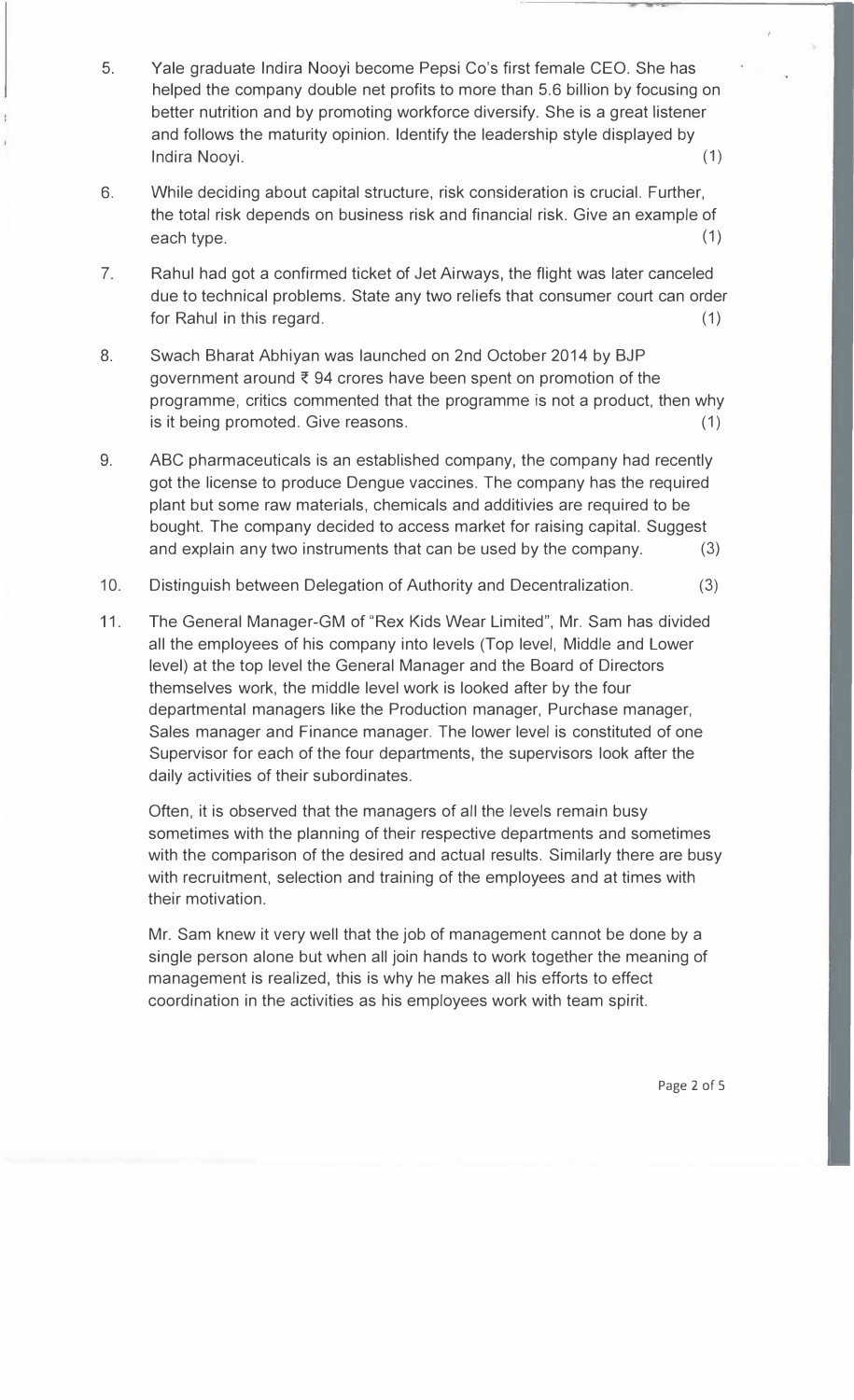In the above paragraph two special features of management have been described. Identity and explain them by quoting the relevant lines. (3)

- 12. Explain three functions of Stock Exchange. (3)
- 13. Give three situations in which a person will not be termed as "Consumer of Goods" under Consumer Protection Act. (3)
- 14. Mr. Siddharth has completed his MBA during the course of his MBA he got the full theoretical knowledge of management, now he has full knowledge of management and is ready to work as a manager, he got selected in Valtas Limited for the post of Finance Manager.

Within a few days of joining the company he speed up the working of his department, although his predecessor was more qualified and experienced, Mr. Siddharth faced several problems while working but he never felt discouraged and overcame them with firmness, during this period he got the opportunity to visit several other companies besides he participated in several seminars relating to the problems of management and learned the modern methods of management, he had a special interest in reading and writing articles on the problems of management, because of this reason there has been a continuous growth in his knowledge and experience of management, now he is working as a successful manager, he has obtained a distinct recognition in the field of finance.

- (a) In the above paragraph three points of a concept of the nature of management has been described. Identify them
- (b) Describe briefly the three points identified in (a) above by quoting the relevant lines. (4)
- 15. You are the Finance manager of a newly established company. The Directors have asked you to determine the amount of Working Capital requirement for the company. Explain any four factors that you will consider while determining the working capital requirements for the company. (4)
- 16. The Managing Director CHO construction limited, Delhi Mr. Praveen got the information from a business magazine that the government was worried about rural development, with this aim in mind the government has announced to give several exemptions for setting up industrial units in the rural areas. Mr. Praveen presented this matter in the meeting of Board of Directors, this proposal was granted approval, the chairperson of the Board of Directors said that through such a decision the company will get lot of profits and employment in the rural areas.

After few days Mr. Praveen read another news in the business magazine that the construction companies had been earning lots of profits for the last many years, now attracted by the profit in this business, several multinational companies were going to enter the market. Mr. Praveen once again presented this information before the meeting of Board of Directors, in the meeting it was decided that in order to face the situation they should concentrate on quality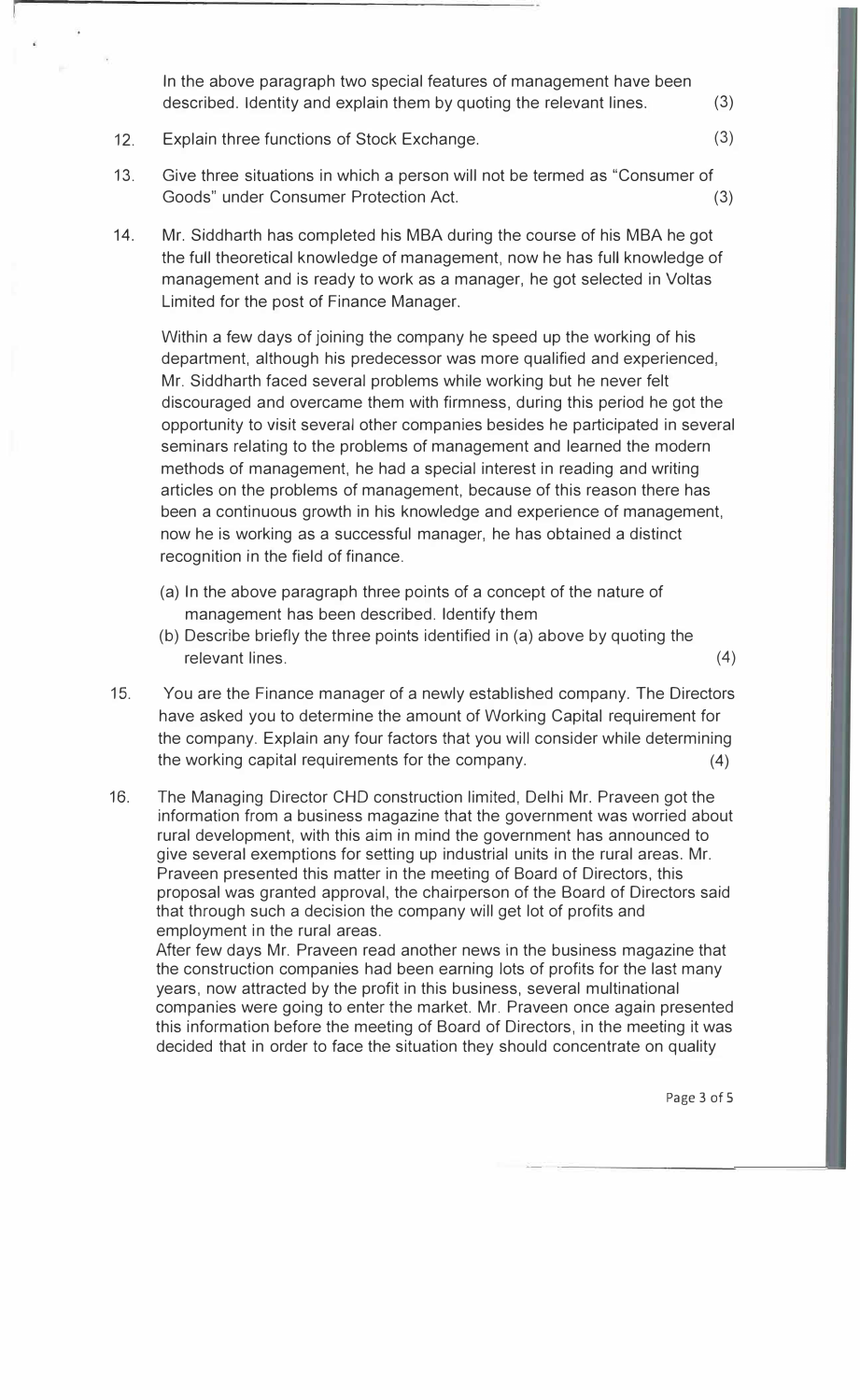and advertisement, by doing so on the one hand they would be able to compete with full force and on the other hand the society will get better services.

- (a) Identify by quoting the lines the importance of business environment discussed in the above paragraph.
- (b) Which two values are being provided to the society by the company. (4)
- 17. Ringing Bells Pvt Ltd introduced a Smart phone called Freedom 251 for just  $\overline{251}$ , what are the factors affecting the price of this Smartphone. (4)
- 18. Mr Patel joined a chemical factory in Vaddodara, Gujarat as HR Manager, at the time of his joining the company was passing through a phase of employee dissatisfaction and fears because of many incidents of workers accidents and injuries, the management was facing severe liquidity crunch because of the compensation claims. Mr Patel's top priority was to reduce injuries, the causes; motivate workers and increase the revenues
	- (a) Which management function should be the priority of Patel to turn the situation around.
	- (b) State any two ways by which number of accidents and injuries to workers can be minimized.
	- (c) Identify two significance of controlling from the above paragraph (4)
- 19. Star cricketer MS Dhoni backed footwear and apparel brand "7" which is manufacturing and marketing athletic leisure wear apparel and footwear has crossed Dollar  $\bar{\tau}$  2.5 million in turnover in the first three months of its operations, he is known to be closely associated with design and development of 7 range of footwear. Identify the aspect of one of the element of marketing mix involved here and state three advantages. (4)
- 20. Explain the Duties of a Human Resource Manager detail (5)
- 21. How is functional structure disparate from a Divisional Structure. (5)
- 22. Physical distribution includes some components for physically moving the goods from manufacturers to the customers. Explain these components. (5)
- 23. Five students of BBA took part in a discussion, the subject of the discussion was; "Why do people get motivated to do anything". The main portions of the discussion were as under.

"Max said people work because they want to deposit wealth enough to protect themselves from the diseases and to be relieved from the tension of old age.

" Rex said "people work because they want to reach the top of the field in which there are, they therefore put in untiring efforts"

"Jim said "people work because they want to arrange food, cloth and shelter for themselves at any rate"

"Tom said "people work so that they may get respect in the society and that they maybe recognized as exceptions persons"